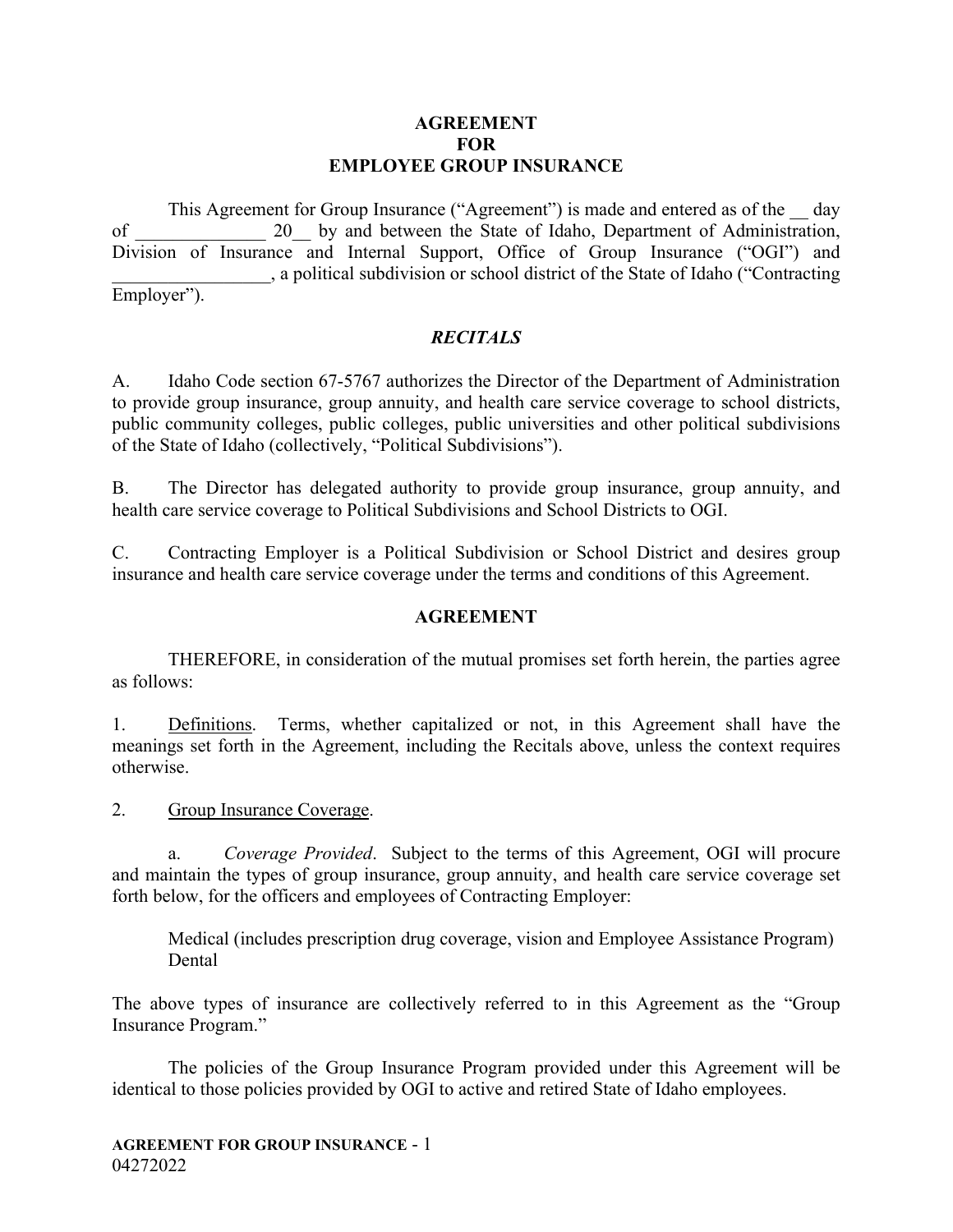b. *Authority to Negotiate, Procure, Maintain and Administer*. OGI shall have complete and exclusive authority to negotiate, procure, maintain, and administer the Group Insurance.

## 3. Contracting Employer's Duties.

a. *Coverage Offered to All Employees and Officers*. Unless the type of insurance is identified as option in Section 2.a. or inclusion is waived by OGI, Contracting Employer shall offer the Group Insurance set forth in Section 2.a. to all benefit eligible officers and employees. Employer shall establish benefit eligibility criteria and consistently apply such criteria to determine the eligibility of officers and employees.

b. *Provision of Data*. OGI will provide Contracting Employer with a list of data and a submission schedule. Contracting Employer shall provide OGI with all such data in accordance with the submission schedule.

4. Costs and Payment. On or before the fifth  $(5<sup>th</sup>)$  day of each month, Contracting Employer shall pay OGI for Contracting Employer's premiums and administrative contributions set forth below. The Contracting Employer shall pay premiums and administrative contributions in advance for the following month. The Contracting Employer shall submit stabilization reserve payments upon the initiation of participation in the Group Insurance and upon resumption of participation following the exclusion period set forth in section 5(c)(ii) of this Agreement.

 a. *Premiums*. Contracting Employer shall categorize benefit eligible employees into a full time employee category (Tier 1) and a part time employee category (Tier 2). Contracting Employer shall pay the premium attributable to each officer and employee in accordance with their position in Tier 1 or Tier 2 and receiving Group Insurance under this Agreement (the "Premiums"). OGI will provide no less than thirty (30) days prior notice of Premium increases.

 b. *Administrative Contributions*. Included in the Premiums, Contracting Employer is paying a fee per employee assessed to cover costs of OGI's procurement, maintenance, and administration of the Group Insurance Program. OGI will allocate such costs to the Contracting Employer in the same manner as OGI allocates the costs to the various agencies of the state of Idaho under the provisions of Idaho Code section 67-5769.

 c. *Stabilization Reserve Payment*. Contracting Employer shall submit a nonrefundable stabilization reserve payment in an amount arising from the projected annual Premiums for enrolled officers and employees of the Contracting Employer calculated by the state of Idaho's actuary. All rate stabilization reserves shall be vested in the state of Idaho and shall remain in the rate stabilization reserve account in the event of termination.

### 5. Term and Termination.

a. *Effective Date*. This Agreement shall commence as of and shall continue until terminated.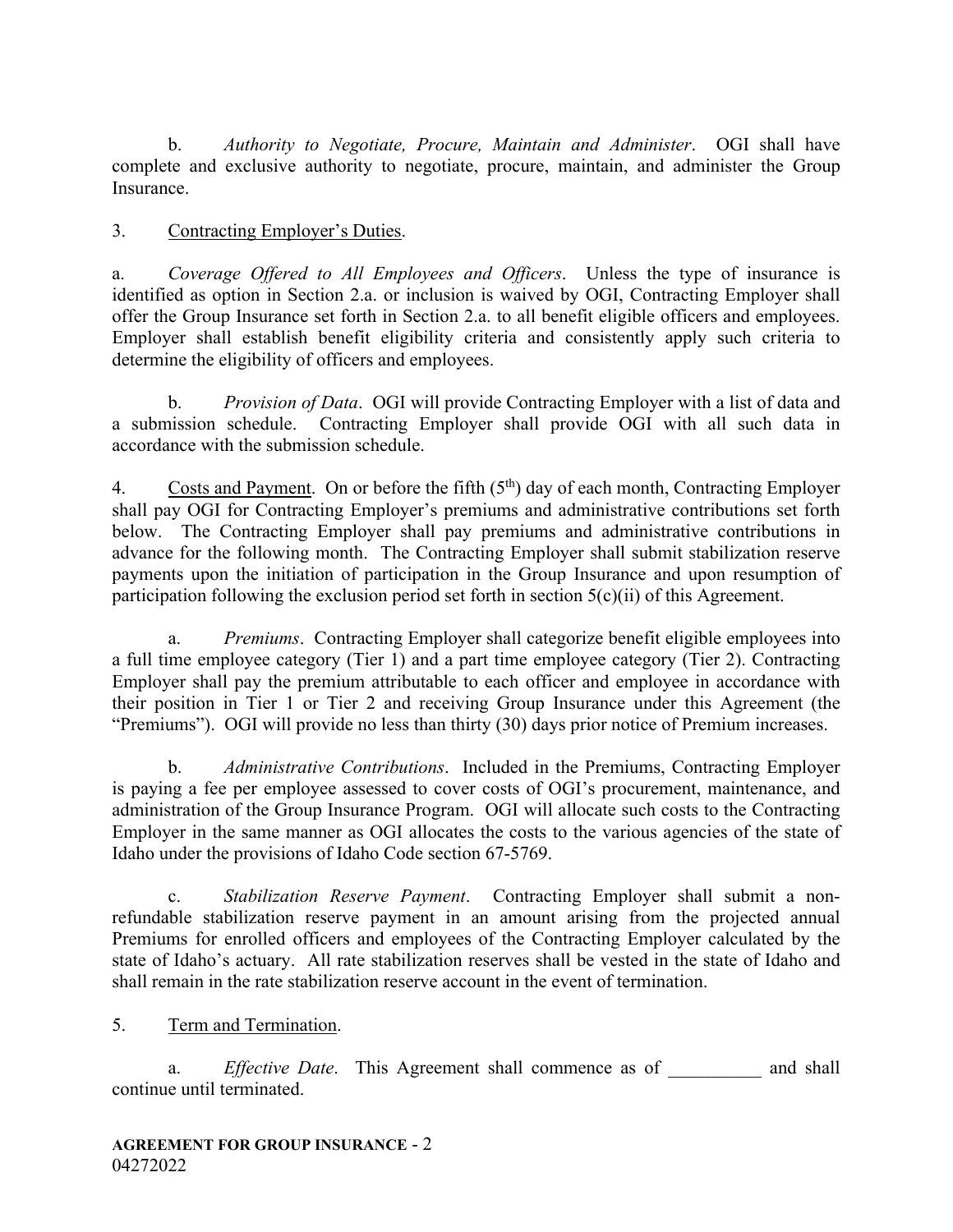b. *Termination*. In the event of breach of this Agreement by Contracting Employer, OGI may terminate this Agreement upon thirty (30) days' notice to Contracting Employer. Following the participation of Contracting Employer in the Group Insurance Program for a continuous period of five (5) years under this Agreement or a predecessor agreement, Contracting Employer may terminate this Agreement at any time with or without cause upon (30) days' notice to OGI specifying the date of termination.

## c. *Effect of Termination*.

 i. Termination by OGI. Upon termination by OGI, Contracting Employer shall immediately submit payment to OGI for all outstanding liabilities for Premiums.

 ii. Termination by Contracting Employer. Upon termination by Contracting Employer, Contracting Employer shall not be eligible to enroll officers and employees in the Group Insurance Program for a period of five (5) years from the effective date of the termination.

6. Statutory Revisions. Any amendments made by the Idaho Legislature to Idaho Code Title 67, Chapter 57 shall become a part of this Agreement upon their effective date and the contract shall be amended to the extent necessary to give effect to such amendments.

7. Notices. Any notice given in connection with the Agreement shall be given in writing and shall be delivered either by hand to the other party, by email, or by certified mail, return receipt requested, to the other party at the other party's address stated below. Either party may change its address by giving notice of the change in accordance with this paragraph.

OGI: Office of Group Insurance 650 W. State Street, Ste 100 P.O. Box 83720 Boise, ID 83720-0035

Contracting Employer:

8. Complete Statement of Terms. This Agreement constitutes the entire agreement between the parties hereto and shall supersede all previous proposals, oral or written, negotiations, representations commitments, and all other communications between the parties. Except as set forth in section 6, this Agreement may not be modified without the written consent of OGI and Contracting Employer.

9. Governing Law. This Agreement shall be governed by and construed under the laws of the State of Idaho and the parties hereto consent to the jurisdiction of the state courts of Ada County in the State of Idaho in the event of any dispute with respect to this Agreement.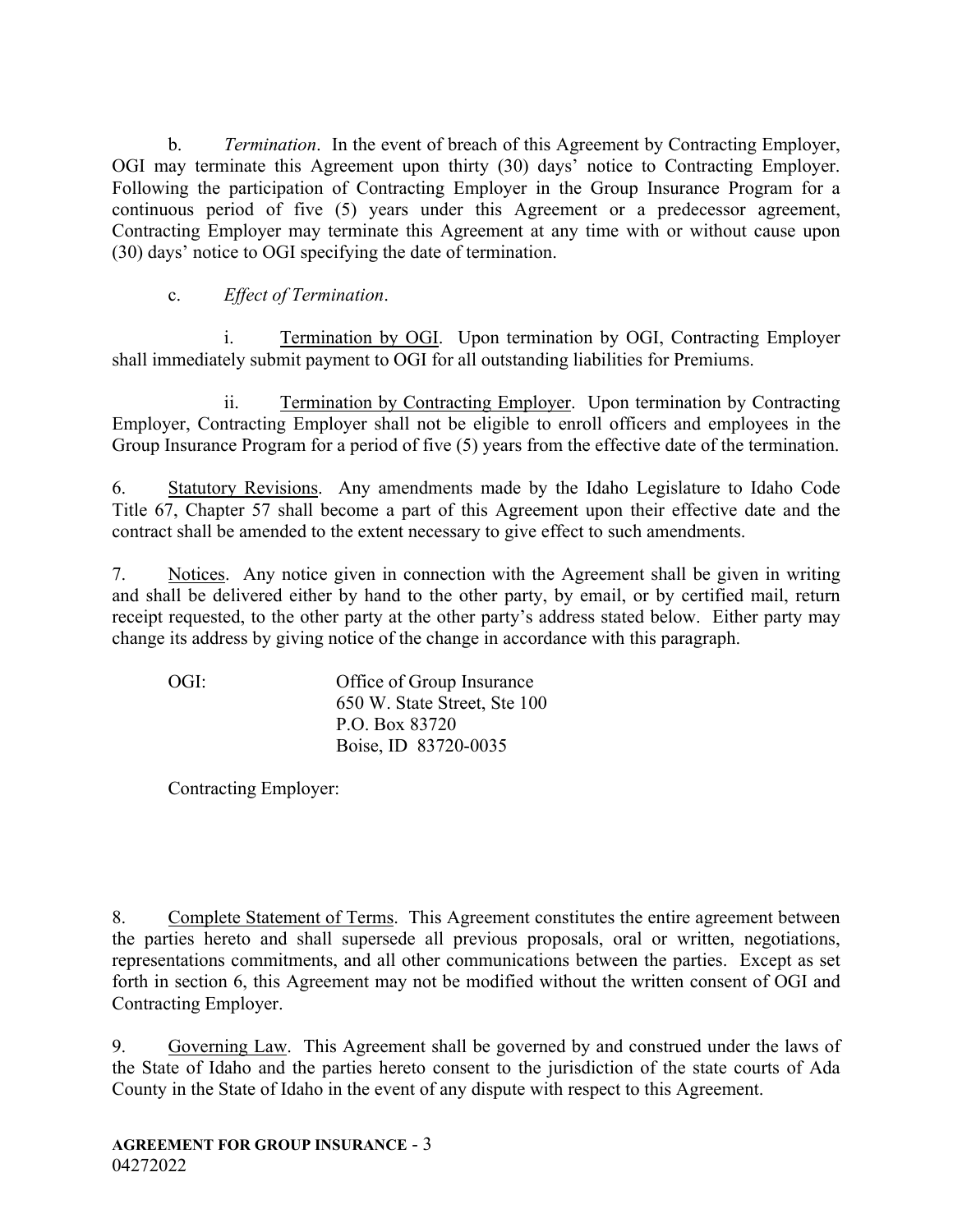10. Survival. Any termination of this Agreement notwithstanding, provisions which are intended to survive and continue shall survive and continue, including, but not limited to, the provisions of section 3(b), 4, 5, and 9.

[Signature Page Follows]